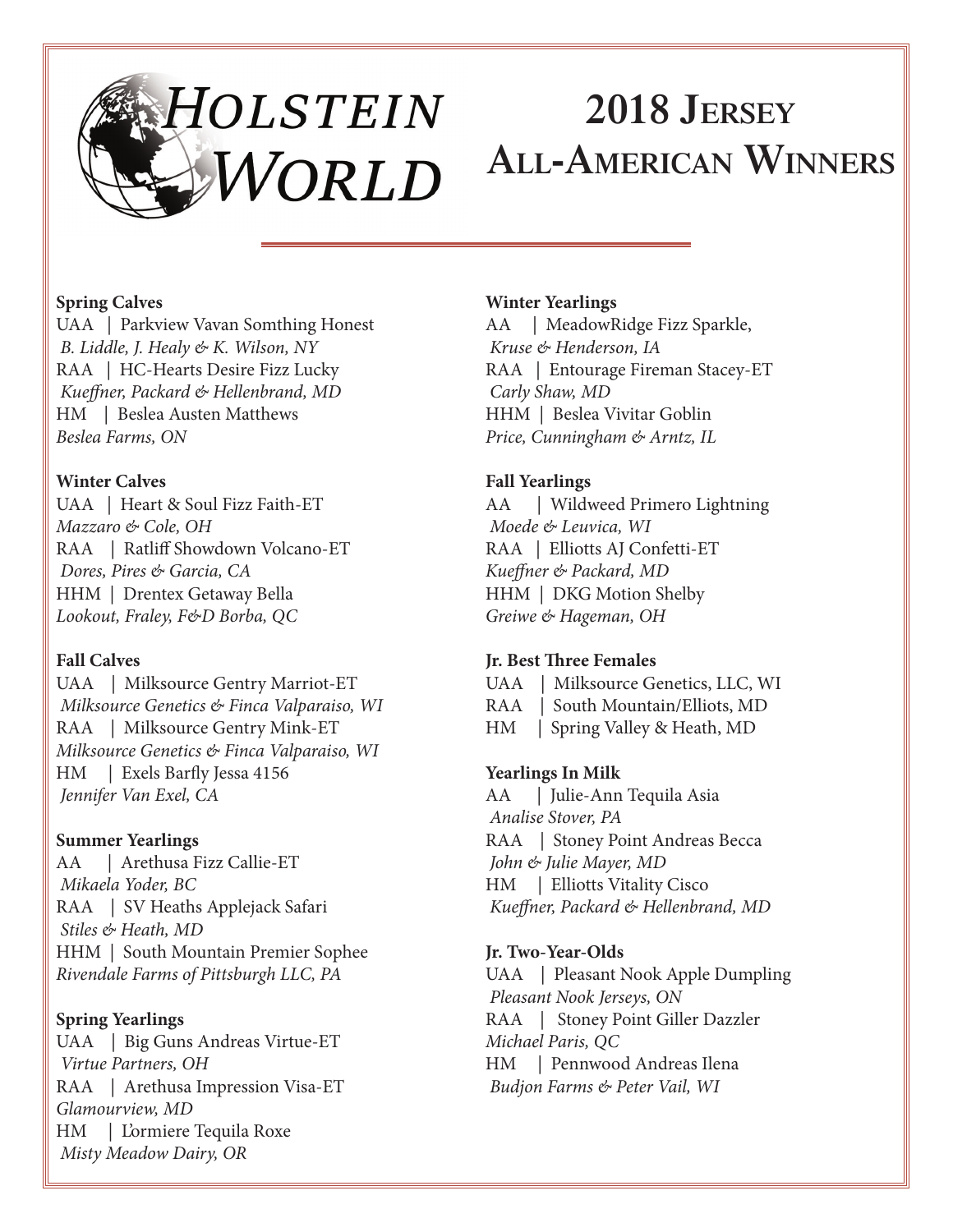#### **Sr. Two-Year-Olds**

UAA | River Valley Excitation Flawless *Misty Meadow Dairy, OR* RAA | Avonlea Venom Keep Me Klose-ET  *Avonlea Genetics & Michael Paris, ON* HM | DKG Ritz Relentless Sugar  *Greiwe & Hageman, OH*

#### **Jr. Three-Year-Olds**

UAA | South Mountain Voltage Radiant  *Kueffner & Packard, MD* RAA | Townside Tequila Response R  *Rivendale Farms of Pittsburgh LLC, PA* HM | Billings Impression Backstage-ET *Rancho Teresita Dairy, CA*

#### **Sr. Three-Year-Olds**

AA | Minister Gail-ET *Rivendale Farms of Pittsburgh LLC, PA* RAA | Fire-Lake Premier Meg  *J, H, N & R Sanders, CA* HHM | Jasmari Verb Lil Verona-ET *Misty Meadow Dairy, OR*

#### **Four-Year-Olds**

AA | MB Lucky Lady Feliz Navidad-ET  *Rivendale Farms of Pittsburgh LLC, PA* RAA | Arethusa HG Svana-ET  *Glamourview, MD* HM | Chili Nitro Cabo-ET *River Valley Farm, IL*

#### **Five-Year-Olds**

AA | Avonlea Premier Chocolate Chip  *Avonlea Genetics, ON* RAA | Scottiere Kacey Tequila  *River Valley Farm, IL* HM | SV Impression Holly-ET *River Valley Farm, IL*

#### **Aged Cows**

UAA | RRF Comercia Daisy *River Valley Farm & Reinholt Jerseys, IL* RAA | JL Vincent Sapphira *River Valley Farm. IL* HM | Humming BT Finalist Dottie  *Kueffner, Packard & Hellenbrand, MD*

#### **Lifetime Cheese Production Cows**

UAA | Discoverys Tequila Jewelene *Lisa Demmer, WI* RAA | Marlau Socrates Arcadios-ET *Fisher, Jones & Avonlea Genetics, ON* HM | Pleasant Nook Action Frisky  *Pleasant Nook Jerseys, ON*

#### **Senior Best Three Females**

AA | Arethusa Farm, CT RAA | Pleasant Nook Jerseys, ON HM | South Mountain/Elliots, MD

#### **Produce of Dam**

AA | Produce of Milo Vindication Season  *Arethusa & Glamourview, CT & MD* RAA | Produce of Chilli Premier Cinema  *Kueffner, Packard & Hellenbrand, MD* HM | Produce of Marynole Excite Rosey  *Kueffner, Packard & Nelson Farm, MD*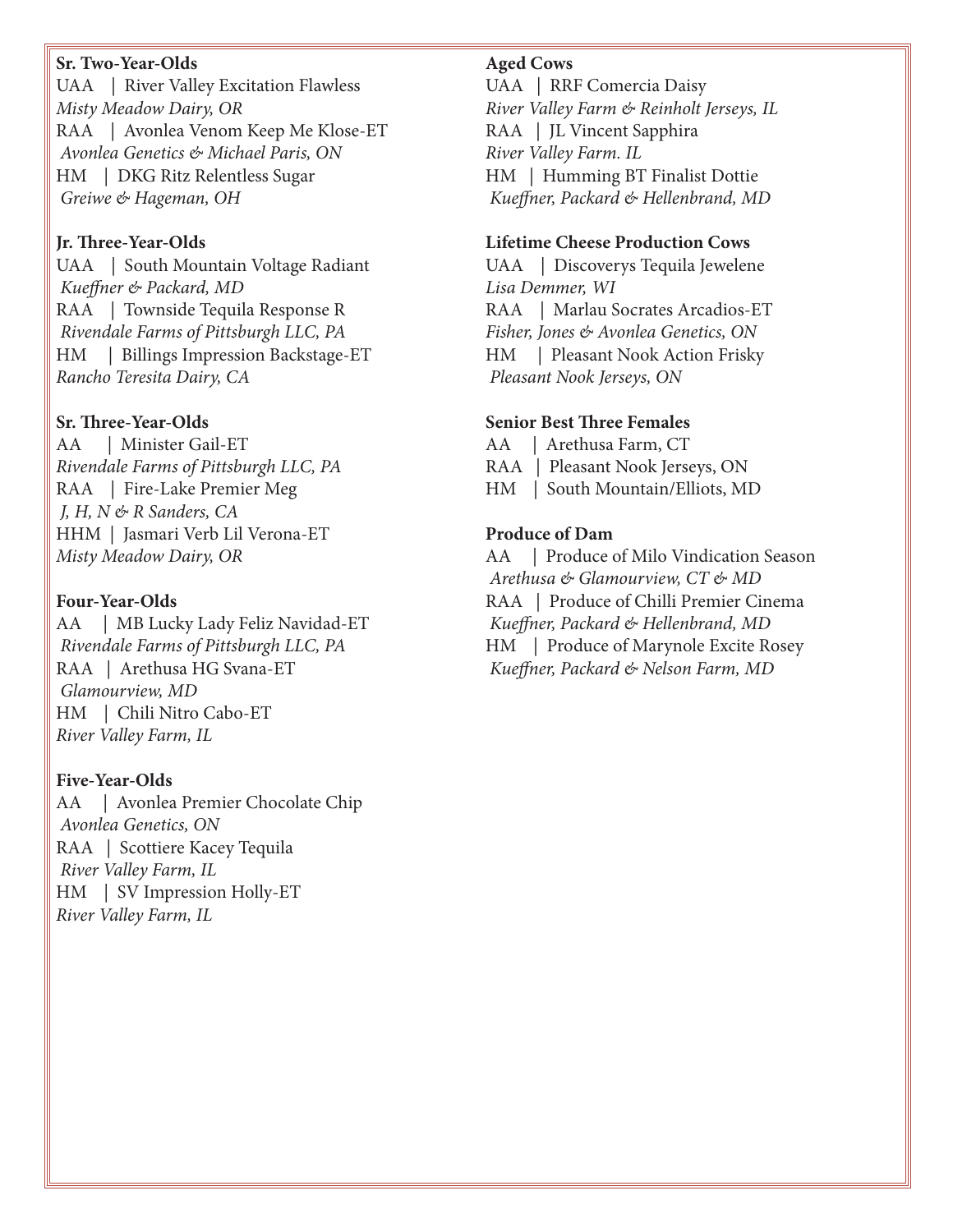# **2018 Junior Jersey All-American Winners**WORLD

#### **Spring Calves**

AA | MeadowRidge Bang Bang Sunshine  *Emma Anderson, WI* RAA | HC-Hearts Desire Fizz Lucky *Daniel Yorton; now owned by Kueffner, Packard & Hellenbrand* HM | Tierneys Andreas Lorina  *Kathryn & Patrick Bosley, NY* HM | Underground Nat Mamie Nikki  *Shelby Rader, PA*

# **Winter Calves**

AA | Four-Hills Casino Butterfinger *Megan Hill, VT* RAA | MeadowRidge Jax Blueberry  *Emma Anderson, WI* HM | Four-Hills Premiere Bashful 6535 *Sara Hill, VT* HM | Homeridge T Annette  *Sam Pitterle, WI*

# **Fall Calves**

AA | KCJF Andreas Cancun  *Landree Fraley, PA* RAA | MeadowRidge Jax Tulip *Alleah Anderson, WI* HHM | Lost-Elm Tequila Poppy  *Kylie Nickels, WI*

# **Summer Yearlings**

UAA | Big Guns Andreas Vanish-ET  *Sabrina Clark & Madison Fisher, PA* RAA | Schulte Bros Teq Dora  *Jared Dickman, IL* HM | Four-Hills Colton Georgia 65001  *Megan & Sarah Hill, VT*

#### **Spring Yearlings**

AA | Nobledale Fizz Fanta *Landree Fraley, PA* RAA | MeadowRidge King Sunflower-ET  *Alleah Anderson, WI* HM | Drentex Gizmo's Galaxy  *Taylor Vander Meulen, ON*

# **Winter Yearlings**

AA | MeadowRidge Fizz Sparkle  *Kruse & Henderson, IA* RAA | Lost-Elm Tequila Skydome  *Kyle Nickels, WI* HM | Beslea Vivitar Goblin  *Price, Cunningham & Clayton Arntz, IL*

# **Fall Yearlings**

UAA | Wildweed Primero Lightning *Michael & Megan Moede & Katie Leuvica, WI* RAA | MeadowRidge Tristan Trudy *Alleah Anderson, WI* HM | Miss Incentive Monique *Hannah Nelson & Noah Bilz, WI*

# **Yearlings in Milk**

AA | Julie-Ann Tequila Asia *Analise Stover, PA* RAA | Carly-O Tequila Always {4}-ET  *Carly Olufs, CA* HM | DKG Motion Shelby  *Greiwe & Hageman, OH*

# **Jr. Two-Year-Olds**

AA | Twincounty Colton Eulayla *Landree Fraley, PA* RAA | DKG Motion Jolly  *Blake Greiwe, OH* HM | Heath-Stiles Colton Bianca-ET  *Jacob, Logan & Madison Harbaugh, WI*